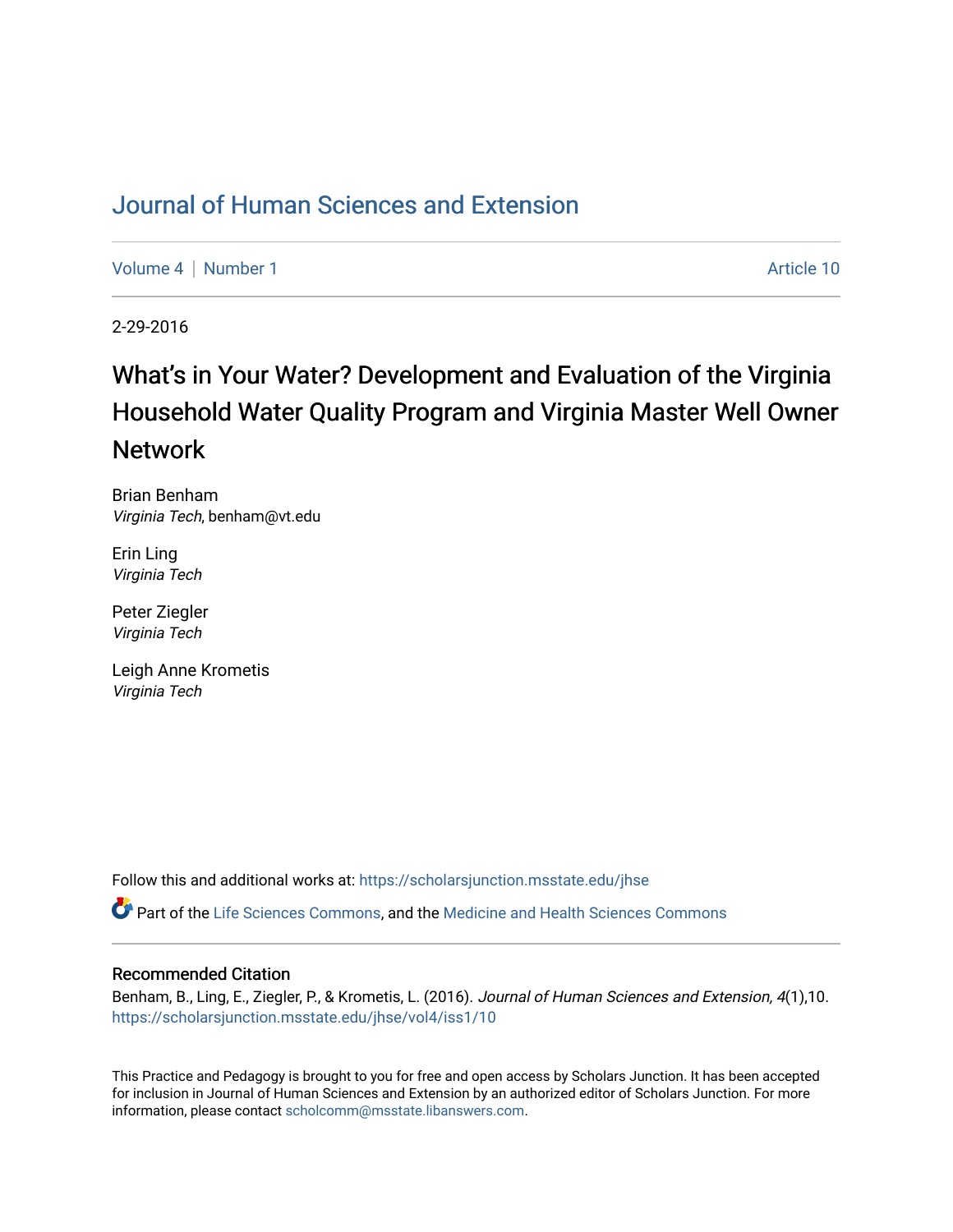## **What's in Your Water? Development and Evaluation of the Virginia Household Water Quality Program and Virginia Master Well Owner Network**

**Brian Benham Erin Ling Peter Ziegler Leigh Anne Krometis**  *Virginia Tech* 

*Approximately one-fifth of Virginians (about 1.7 million people) rely on private water supplies (e.g., wells, springs, cisterns) for their household water. Unlike public water systems, the Environmental Protection Agency (EPA) does not regulate private systems. As a result, private water system owners are solely responsible for system maintenance and water quality but are often unaware of common issues and lack access to objective information. We report on the development and evaluation of the Virginia Household Water Quality Program (VAHWQP), an ongoing Virginia Cooperative Extension (VCE) program that provides affordable water testing and education about private water supply system maintenance and groundwater protection. A companion capacity-building program, the Virginia Master Well Owner Network (VAMWON), provides training to volunteers, agency collaborators, and VCE agents who support the goals and objectives of the VAHWQP by conducting VAHWQP drinking water clinics and other outreach efforts. Program assessment findings indicate that VAHWQP drinking water clinic participants regard this programming favorably and are taking recommended actions. We discuss the program assessment framework and continued efforts to improve these programs to achieve long-term behavioral changes regarding water testing and system maintenance, which will yield safer private water supplies and improved environmental stewardship.* 

*Keywords:* Cooperative Extension, outreach, volunteer, assessment, evaluation, groundwater, water quality, well water, domestic water supply, private water supply

#### **Introduction**

In 2005, the United States Geological Survey (USGS) estimated that approximately 3 out of 10 Virginians (2.2 million) depend on groundwater for their domestic water supply; 1.7 million of

Direct correspondence to Brian Benham at benham@vt.edu

Journal of Human Sciences and Extension Volume 4, Number 1, 2016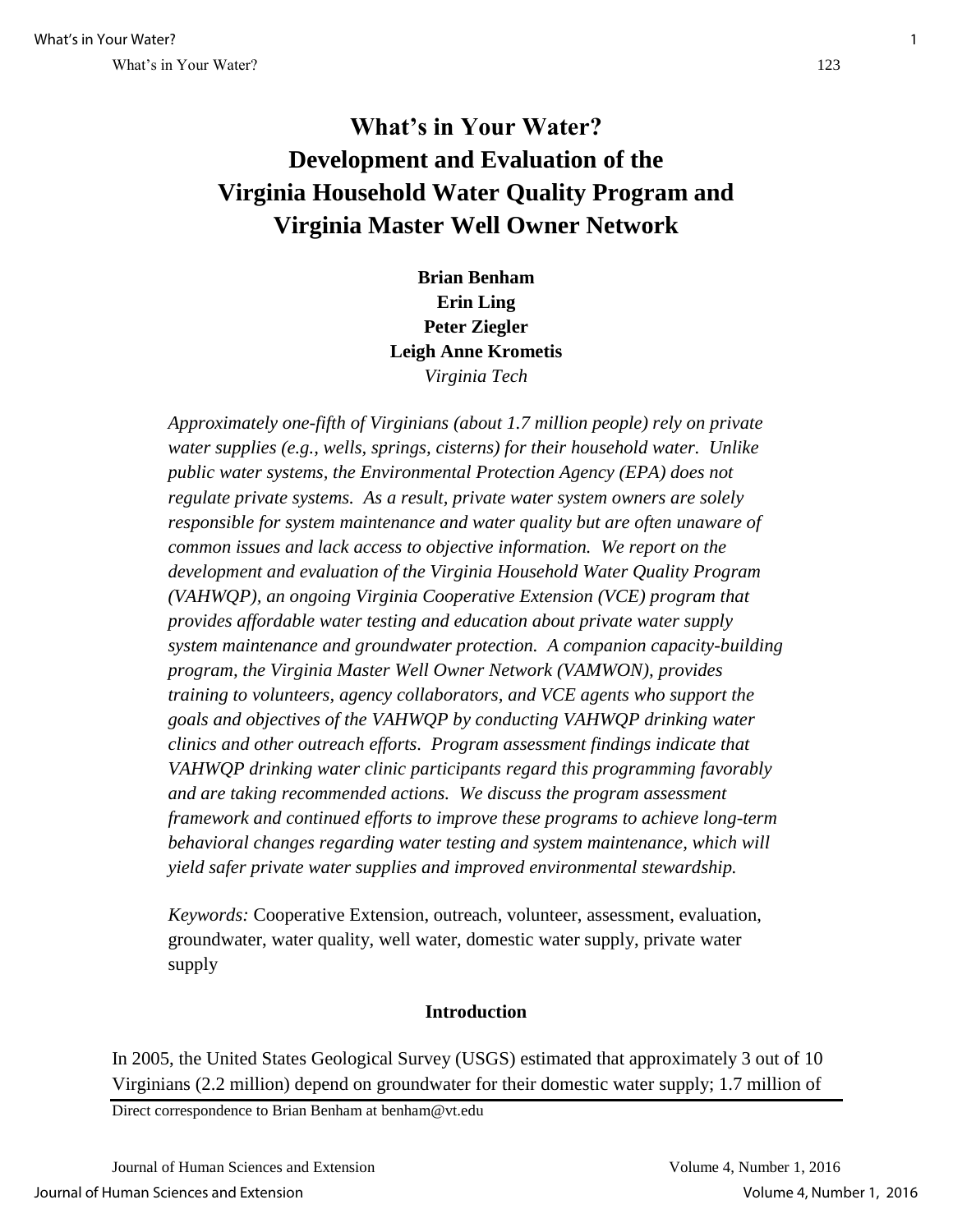these use private water supplies, such as wells, springs, and cisterns (Kenny et al., 2009). The majority of households in 60 of Virginia's 95 counties rely on private water supplies. During 2013-2014 the Virginia Department of Health issued permits for 14,791 wells (Lance Gregory, personal communication, April 19, 2015). The heaviest reliance on private water supply systems is outside urban centers in rural areas, where new growth occurs beyond the availability of public water or sewer lines.

Of the homes in Virginia using private water supply systems, the vast majority also use septic systems—a combination that can result in water quality problems unless both the water supply and septic systems are properly designed, constructed, and maintained (U.S. Environmental Protection Agency [EPA], 2015a; 2015b). Thirty-one percent of Virginia's private water supply users report they live on lots of 0.4 hectare or less, which may make the proper siting of water supply and wastewater disposal systems difficult. Thirty-five percent of those with wells use fuel oil as their heat source, presenting another potential threat to the groundwater supply (Groundwater Protection Steering Committee [GWPSC], 2014). A clean, reliable water supply is essential to the maintenance of property values. Eighty-three percent of families using a private water supply system own their homes, and more than half have a mortgage (GWPSC, 2014). Poorly-constructed or maintained private wells have the potential to become direct conduits for groundwater contamination. Groundwater is a shared resource, and contamination can affect both private and public water supplies.

Ensuring safe drinking water is a particular challenge in rural areas. Unlike households served by public water systems, homeowners using a private water supply are responsible for all aspects of their water system management, including routine maintenance, regular water testing (monitoring), interpretation of test results, and addressing water quality or quantity problems. Lack of knowledge about private water supply management and water quality issues may lead to system neglect and the absence of regular water testing, which may render occupants of these households more vulnerable to exposure to waterborne contaminants. According to Craun et al. (2010) in their examination of reported drinking water disease outbreaks from 1971 to 2006 in the U.S., the number of outbreaks associated with public water supplies decreased considerably after 1980. However, the annual proportion of drinking water outbreaks associated with individual, or private, water systems increased during the same period.

To increase the awareness about household water quality issues and the inherent care and maintenance responsibility that those who rely on private water supply systems bear, the Virginia Household Water Quality Program (VAHWQP) was created in 1991. The VAHWQP is a Virginia Cooperative Extension (VCE) effort that is organized and operated by faculty in the Biological Systems Engineering (BSE) department at Virginia Tech. The VAHWQP began with a pilot drinking water clinic program in Warren County, Virginia (Ross et al., 1991). The purpose of the clinic was to inform participants about the quality of their household water and to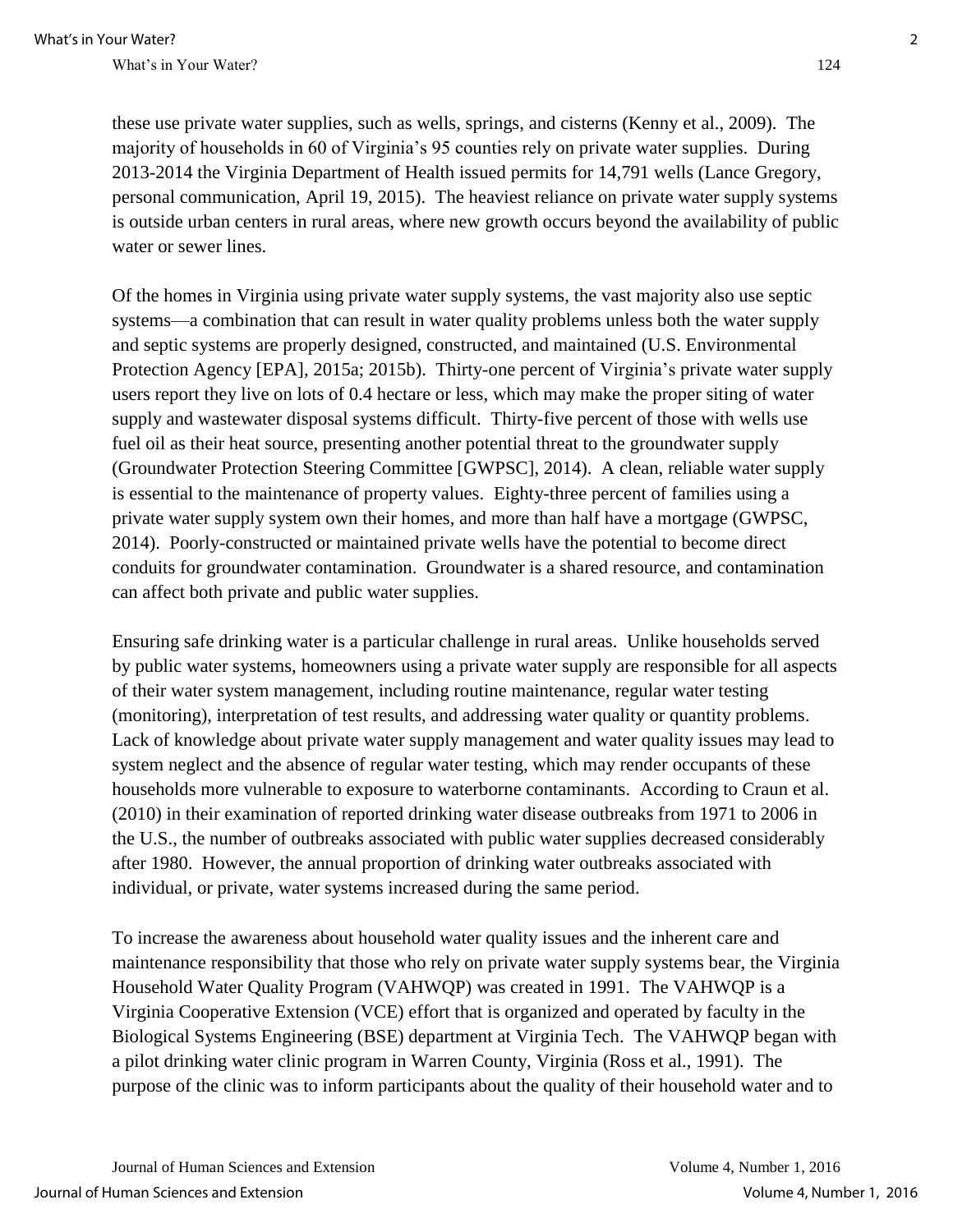increase their understanding about how to care for and maintain private water supply systems. Since its inception, the VAHWQP has sought to build participant awareness by providing affordable, confidential water quality analysis, interpretation of those water quality test results, recommendations about system care and maintenance, and guidance in dealing with water quality problems, should they exist. The VAHWQP clinics focus solely on those Virginians reliant on private water supplies. Clinics involve extensive collaboration between on-campus BSE Cooperative Extension specialists and county-based Extension agents. Through several iterations of the VAHWQP program, clinics have been held in nearly all Virginia counties.

The Virginia Master Well Owner Network (VAMWON) was created in 2007 as a bolstering, capacity-building program to support the VAHWQP. VAMWON provides training to Extension agents, agency collaborators, and volunteers who assist in accomplishing the VAHWQP goals, shifting it from a program almost completely reliant on a campus-based Extension specialist to a diffuse network of local individuals who are able to effectively deliver VAHWQP drinking water clinics and other outreach programming focused on private water supplies across the state.

#### **Drinking Water Clinics: Process and Delivery**

The number of VAHWQP drinking water clinics conducted each year has varied. Since 2008, the number of clinics conducted annually has increased from 12 to about 45, with some clinics serving multiple counties. This increase is due in part to improvements in the clinic process (i.e., increased efficiency and staffing) and in part to the development of a group of trained and motivated VAMWON members, including volunteers, Extension agents, and agency collaborators. County Extension agents work with the VAHWQP coordinator to schedule clinics. The coordinator (a BSE Extension faculty member) provides resources to guide and assist the agent through the clinic delivery process, including a timeline; summary of frequently asked questions about the process of conducting a clinic; and templates for creating advertising fliers, press releases, and radio announcements (http://www.wellwater.bse.vt.edu/).

The drinking water clinic begins with advertising about 8-12 weeks prior to the clinic through local media outlets. Clinics are open to all residents who rely on a private water supply, and preregistration is encouraged. Clinics are operated on a cost-recovery basis. The cost of participation has varied depending on laboratory operating costs and whether or not local financial support was secured to subsidize the cost of analysis (e.g., from county boards of supervisors, small local grants, or private organizations). In 2015, the cost for one sample kit, which includes testing for 14 parameters, was \$49. The process of delivering a VAHWQP drinking water clinic is outlined in Table 1.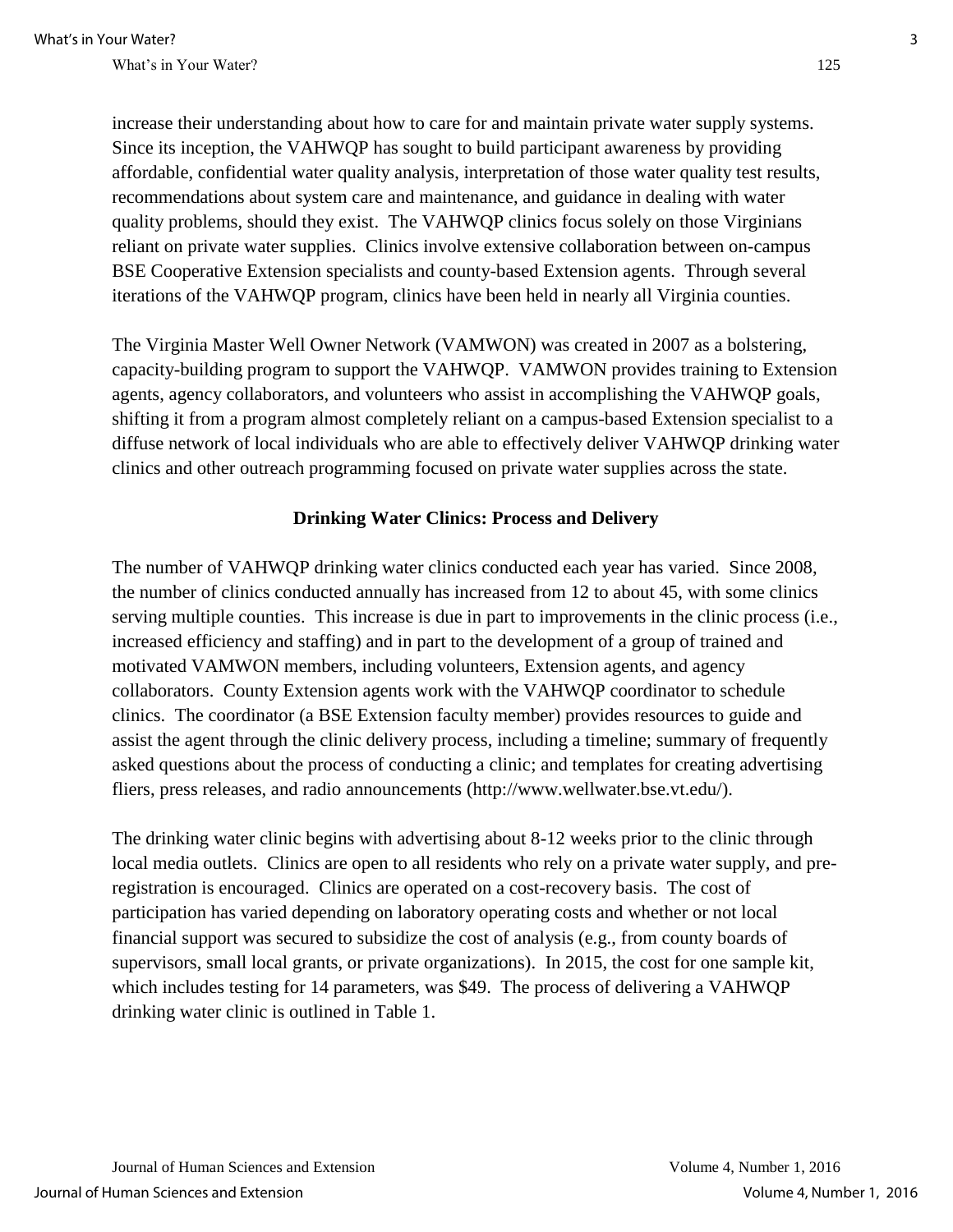| <i>Lable 1.</i> | VAH WQP Drinking Water Clinic Process                                                   |
|-----------------|-----------------------------------------------------------------------------------------|
| <b>Kickoff</b>  | An initial, brief evening meeting where homeowners receive basic information about      |
| meeting         | the VAHWQP program, instructions for collecting a sample, and the opportunity to        |
|                 | purchase sample test kits.                                                              |
| <b>Sample</b>   | After receiving their test kits, on a pre-determined morning, all homeowners collect    |
| collection and  | samples and drop them off at a convenient location in the county. Samples are stored    |
| transport       | in coolers provided by VAHWQP. Participants also complete a short questionnaire         |
|                 | enclosed in each sample kit that contains questions about water system                  |
|                 | characteristics, perceived water quality problems, and household demographic            |
|                 | information. Sample transport back to campus is coordinated between the                 |
|                 | VAHWQP coordinator and the agent. On the morning when samples are collected,            |
|                 | the agent meets a VAHWQP representative halfway, and the samples are transferred        |
|                 | to the VAHWQP representative to complete the journey to the on-campus lab.              |
| <b>Sample</b>   | After arriving on campus, samples are analyzed for 14 parameters (total coliform        |
| analysis and    | bacteria, Escherichia coli bacteria, nitrate-nitrogen, sodium, iron, manganese, pH,     |
| report          | copper, total dissolved solids [TDS], hardness, sulfate, lead, arsenic, and fluoride)   |
| preparation     | using standard analytical procedures (Standard Methods for the Examination of           |
|                 | Water & Wastewater, 2006). Sample analysis results and questionnaire data are           |
|                 | entered into an Access database. The EPA (2015a) Safe Drinking Water Standards,         |
|                 | which are enforced for public water systems, are used as guidelines for VAHWQP          |
|                 | reporting. Water quality parameters out of range of the EPA (2015a) guidelines are      |
|                 | identified on each sample analysis report. The reports are printed and sealed in        |
|                 | envelopes with a sheet explaining each parameter tested, possible sources of            |
|                 | contamination, health or nuisance effects, and suggestions for preventing               |
|                 | contamination or water treatment, if needed.                                            |
| Interpretation  | Three to four weeks after sample collection, an "interpretation meeting" is held in the |
| meeting         | county. At this meeting, participants receive their confidential water sample analysis  |
|                 | results, and the coordinating Extension agent presents an approximately hour-long       |
|                 | program that covers basic private water system care and maintenance and                 |
|                 | summarizes the sample data for the group, including chemistry and bacteriological       |
|                 | analysis and sample questionnaire data. Additional information is provided              |
|                 | concerning the most common water quality parameters out of range of the EPA             |
|                 | (2015a) guidelines for that clinic. Potential sources of these contaminants,            |
|                 | characteristics of water containing these contaminants, and possible health or          |
|                 | aesthetic effects are covered, as well as general recommendations for addressing        |
|                 | problems. Drinking water clinic participants often ask questions and generate           |
|                 | discussion about the results, many of which are common issues or concerns in the        |
|                 | group. An "intent to act" evaluation is administered at the close of each               |
|                 | interpretation meeting which includes questions about actions participants plan to      |
|                 | take (e.g., pursue additional testing, perform maintenance on their water system,       |
|                 | pump out their septic system, install treatment devices). The agent conducting the      |
|                 | clinic is also asked to evaluate the clinic process and provide feedback.               |

*Table 1. VAHWOP Drinking Water Clinic Problemation*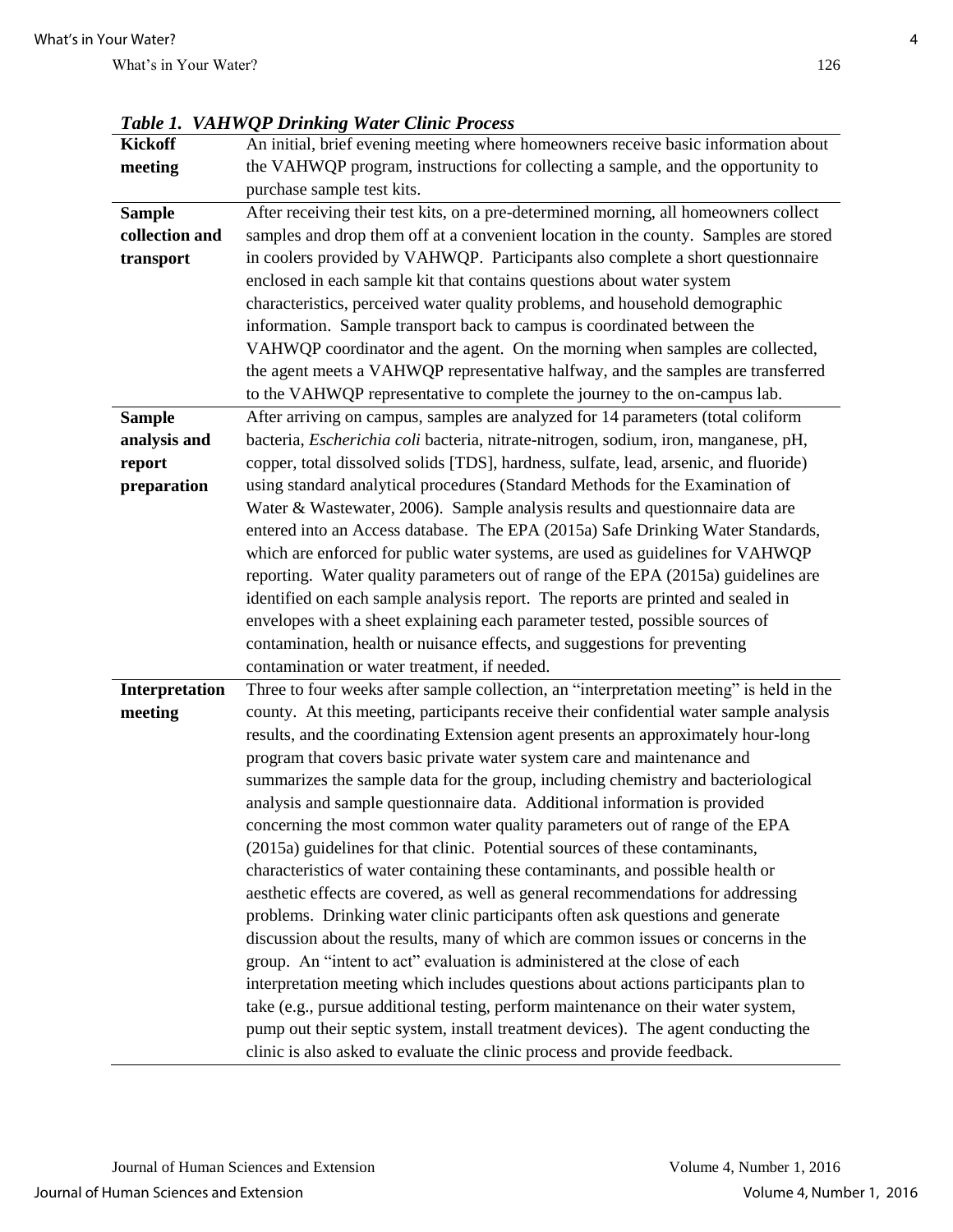#### **Building Program Capacity: Creating VAMWON**

From the initial clinic in 1991, until budget-driven retirements significantly limited program activity in 2003, VAHWQP drinking water clinics were delivered almost exclusively by an oncampus BSE Extension specialist, who traveled to about 12 counties per year to deliver clinic programming. This model, while effective, was inefficient. In addition to time and travel costs, one issue with on-campus faculty delivering each clinic was that it made the program dependent on an "external" expert for information—little lasting local capacity was developed to assist participants after the clinic or between clinics. With a 2007 USDA-Cooperative State Research, Education and Extension grant (USDA-CSREES Competitive Grant No. 2007-51130-03877), the VAHWQP was revitalized, and a new companion, capacity-building program, the Virginia Master Well Owner Network (VAMWON) was established. Based upon the successful Pennsylvania Master Well Owner (MWON) program (Clemens, Swistock, & Sharpe, 2007), the VAMWON sought to build upon the historical successes of VAHWQP, by offering more intensive educational programming designed to build local knowledge and capacity within communities across the state. With the support of the USDA grant funds, a part-time VAHWQP/VAMWON Program Coordinator was hired in 2008 to organize drinking water clinics and VAMWON trainings; establish new partnerships; design educational programming; support VAMWON agents, volunteers, and agency collaborators; and develop an evaluation framework to continuously improve and expand VAHWQP/VAMWON programming.

VAMWON training workshops are open to county Extension agents, screened volunteers, and "agency collaborators" (i.e., employees of state agencies engaged in water resources programming, such as Departments of Health and Environmental Quality and Soil and Water Conservation Districts). Once trained, VAMWON Extension agents collaborate with on-campus faculty, the program coordinator, and willing agency collaborators to conduct drinking water clinics (see Figure 1 on the next page). After completing the VAMWON training and taking leadership to conduct a VAHWQP drinking water clinic, the county-based agent gains confidence and is seen as a trusted information resource to local clientele who rely on private water supplies.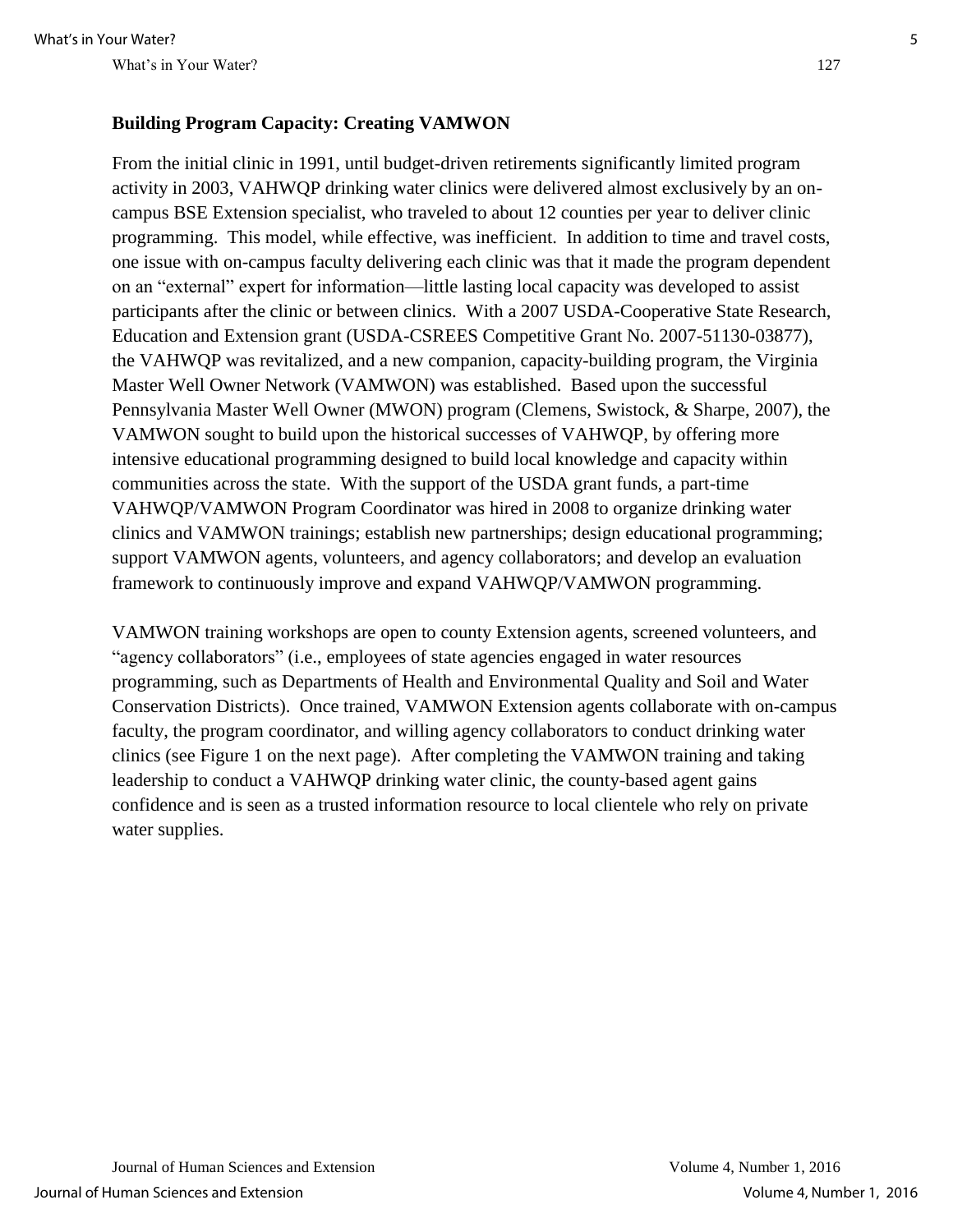## *Figure 1. Diagram Illustrating How the VAHWQP and VAMWON Programs Collaborate to Address Needs of Private Water Supply Users*



**Strengthening VAHWQP through VAMWON** 

VAMWON volunteers may not own or operate a business associated with private water supplies, such as a well drilling or water treatment company. VAMWON volunteers are considered "occasional volunteers" in the VCE system, meaning that a background check is not required. Volunteers do receive VCE-sanctioned training on risk management and liability. VAMWONtrained volunteers educate others locally and assist nearby VAMWON-trained Extension agents in conducting drinking water clinics. Volunteers share their knowledge in a range of ways, including having informal conversations with friends and neighbors, operating a booth at a home show or county fair, giving presentations to local churches or civic groups, or writing a story for their local newspaper.

VAMWON agency collaborators are essential for helping spread the word about VAHWQP drinking water clinics and resources, as many of them receive questions from the public pertaining to private water system management, water testing, and troubleshooting. Agency collaborators are also essential in assisting Extension agents with clientele questions during and after a VAHWQP drinking clinic interpretation meeting. The VAMWON/VAHWQP has resulted in more frequent and useful agency/Extension collaboration to help solve private water supply problems.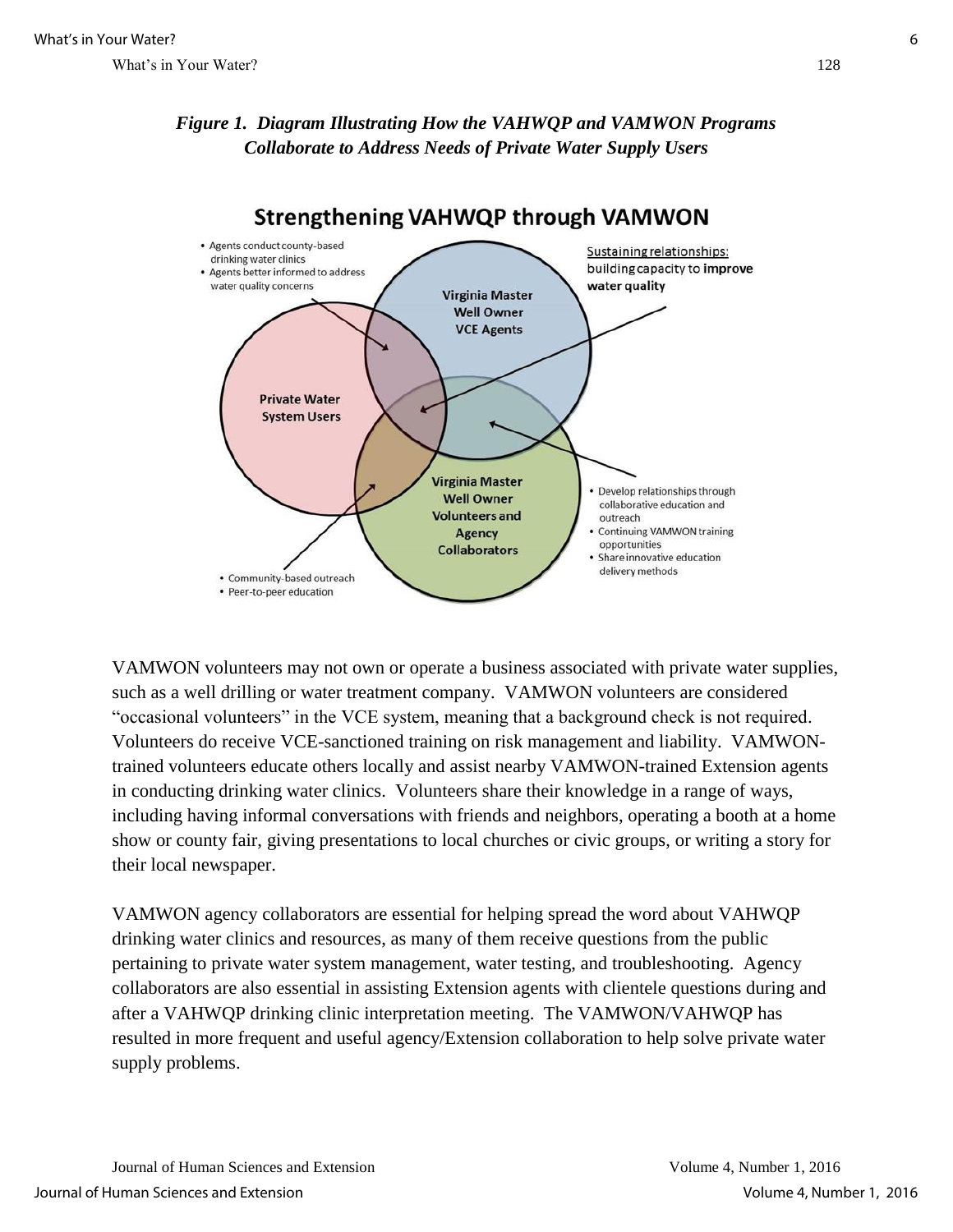County-based VAMWON agents are recruited across all VCE programming areas: Agriculture and Natural Resources (ANR), Family and Consumer Sciences (FCS), and 4-H (youth development). VAMWON volunteers and agency collaborators are recruited in a variety of ways, through VAMWON-trained agents, from other Cooperative Extension volunteer programs (e.g., Master Gardener), as well as by advertising on the program listserv and website (http://www.wellwater.bse.vt.edu) and on other Virginia environmental and health group listservs. Interested VAMWON applicants complete a brief online application, where they provide contact information, reasons for interest in the program, and experience with waterrelated education. VAMWON training involves a day-long (i.e., seven contact hours) workshop. Workshops are held at venues across the state. Typically there are 1 to 4 VAMWON training workshops per year, depending on demand. VAMWON volunteer workshops typically take place on a Saturday. The structure of the volunteer and agent VAMWON workshops is very similar; however, the volunteer workshops include a session on outreach methods where current VAMWON volunteers share their experiences. The agent workshop includes information about the mechanics and logistics of conducting VAHWQP drinking water clinics (see Table 1). VAMWON-trained agents are expected to conduct a VAHWQP drinking water clinic within a year of becoming VAMWON certified. Agency collaborators tend to attend training workshops for Extension agents rather than volunteers. This can help agency collaborators develop relationships with nearby Extension agents and assist with future collaboration on VAHWQP drinking water clinics. The following topics are covered in VAMWON training workshops:

- Groundwater hydrology and Virginia physiographic provinces;
- Water quality testing and interpretation;
- Land use impacts and wellhead protection;
- Private well regulations, location, and maintenance;
- Homeowner maintenance of private water supplies;
- Water treatment and addressing water problems;
- Household water conservation;
- Springs and cisterns;
- Tips and strategies for outreach (volunteers only); and
- Conducting a VAHWQP drinking water clinic (Extension agent and agency collaborator only).

Each VAMWON trainee (agent, volunteer, or agency collaborator) receives a set of resource materials that includes publications from various sources (e.g., Cooperative Extension, EPA, USGS) that provide more depth about the topics covered during a VAMWON workshop. The resource materials also include the PowerPoint files from each training presentation. Each VAMWON training features guest speakers from organizations and agencies with significant real-world expertise on selected topics covered during the VAMWON training (e.g., well drillers and water treatment specialists from the Virginia Water Well Association, groundwater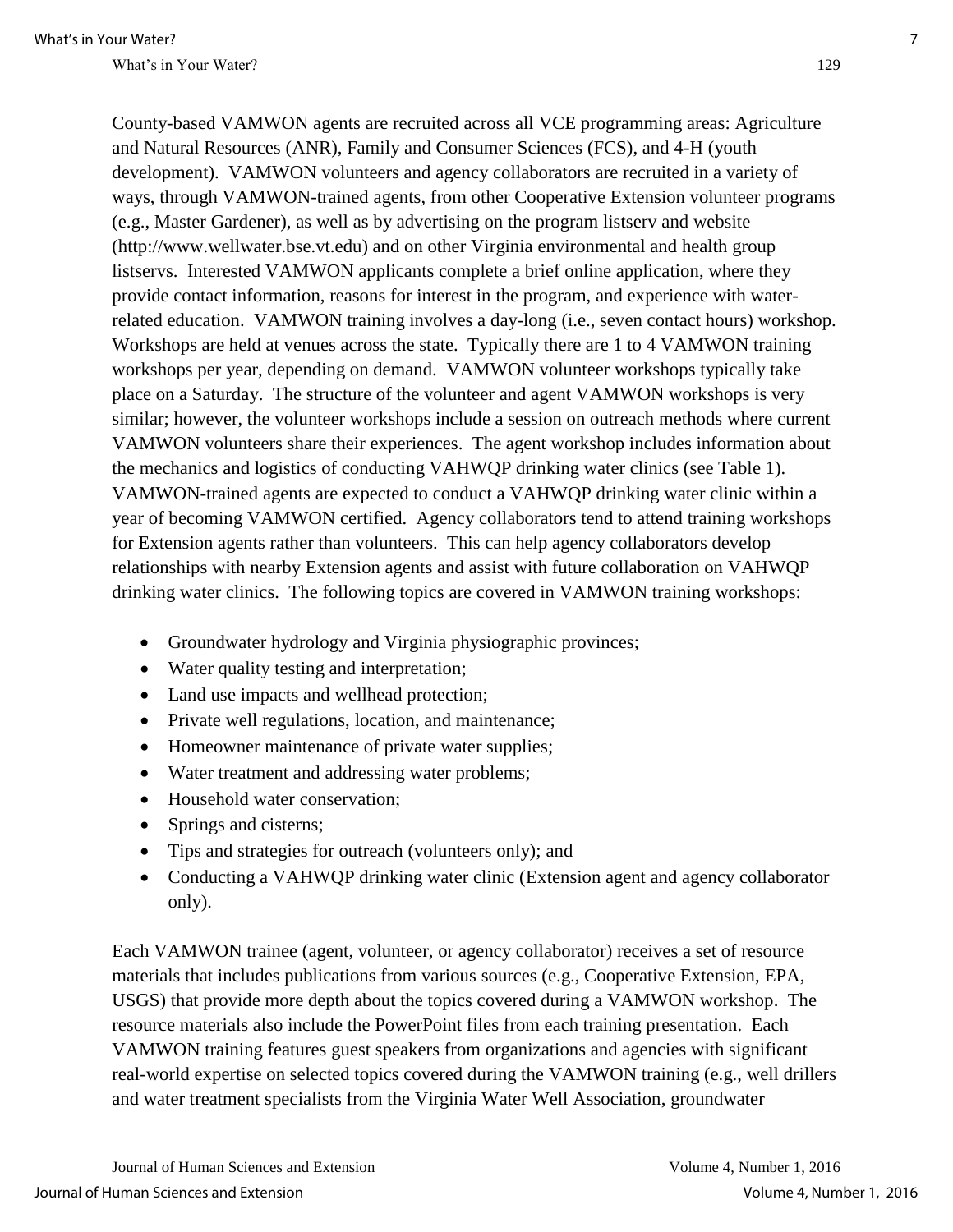hydrologists from the USGS or Virginia Department of Environmental Quality). On-campus faculty and the VAHWQP program coordinator present the remaining topics. VAMWON trainees are introduced to a physical, table-top groundwater model. Use of this model helps participants visualize concepts related to groundwater hydrology, aquifers, well construction, and groundwater contamination. VAHWQP has positioned several table-top groundwater models across the state. Trained VAMWON agents can check out these models to aid them in local program delivery.

VAMWON trainees are reminded throughout the training that their role is to provide basic information and recommendations and to always refer more technical questions to the program coordinator, on-campus faculty, or other qualified professional. In addition to the technical information in the VAMWON training, succinct "take-home messages" are emphasized for each topic. These "take-home messages" are reinforced with VAHWQP promotional materials, such as "Ten Tips" tri-fold brochure. The "Ten Tips" brochure and other promotional materials are provided to VAMWON trainees at no charge and are available for download via the program website. In addition to sharing basic recommendations for private water system maintenance and routine water quality testing, the VAHWQP and VAMWON programs seek to help homeowners be informed consumers so that they are prepared to ask appropriate questions and make informed decisions about any water system-related service or equipment purchases (e.g., new well pump, pressure tank, water softener, filtration system).

After completing the VAMWON workshop, trainees are given a post-test that includes 25 multiple choice questions. To become a VAMWON volunteer, agency collaborator, or agent, one must score at least 80% on the post-test. Trainees are also asked to complete an evaluation form. Analysis of the VAMWON workshop evaluation data enables continued adjustment and improvement of the workshop and related resources. Contact information for VAMWON volunteers and Extension agents is made available through the program website.

### **VAHWQP/VAMWON Supporting Resources**

A number of resources have been developed to support the VAHWQP and VAMWON programs as they seek to inform Virginia residents reliant on private water supplies about the care and maintenance of their systems. These include:

- *The Virginia Household Water Quality Program Website*: Maintained by the program coordinator, this site (http://www.wellwater.bse.vt.edu/index.php) provides a portal to detailed program information, such as links to various publications and notifications of upcoming events.
- *Virginia Cooperative Extension household water quality publications*: A suite of 15 peerreviewed Virginia Cooperative Extension publications that address a range of topics from how to shock chlorinate a well to water quality treatment basics. There are publications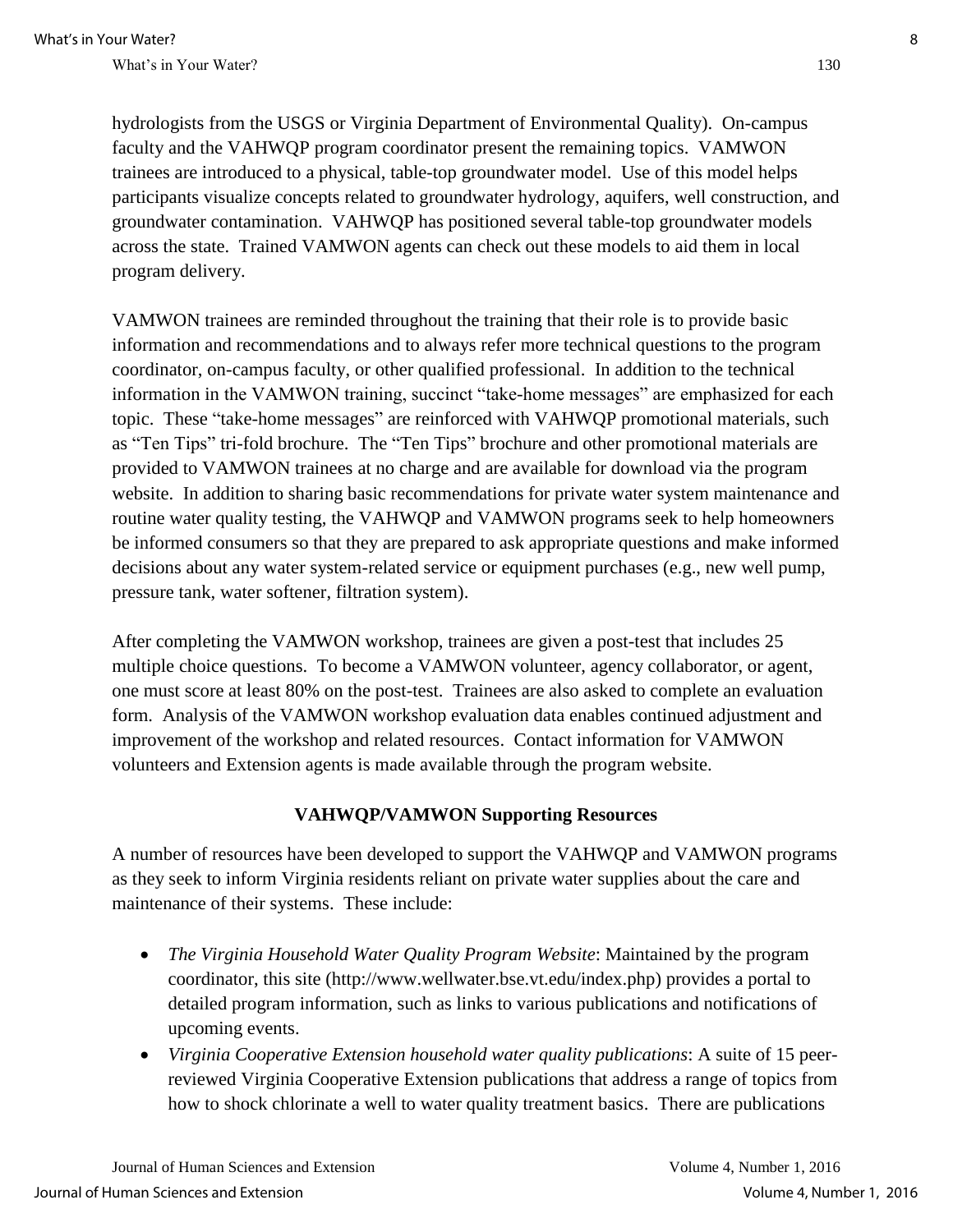that address in detail the risks associated with common water quality contaminants and recommended treatments to address the contaminant. Additional publications cover topics like emergency supplies of water for drinking and food preparation and water conservation.

- *Drinking Water Clinic Summary Evaluation Reports*: Following each drinking water clinic, a summary of the water sample analysis and questionnaire results (i.e., water system characteristics, proximate sources of pollution, and perceptions of water quality) is made available via the program website. These reports are valuable to Extension agents and county officials as they provide useful reference material when addressing resident concerns.
- *3-D Table-top Groundwater Models*: As mentioned previously, these Envision™ (http://www.envisionenviroed.net/) groundwater models are used in VAMWON workshops to demonstrate groundwater hydrology concepts and land use impacts on water quality. The models may be checked out by VAMWON trainees.
- *Display Posters*: A "What's in your Water?" poster was created to emphasize the VAHWQP "Ten Tips" discussed. Available for checkout by VAMWON trainees, this full-color, 3 ft by 4 ft laminated poster also describes VAMWON and VAHWQP programs in some detail.

#### **VAMWON Impacts**

Since beginning in 2007 through March 2015, 19 VAMWON trainings have been held, educating 243 VAMWON trainees (see Figure 2 on the next page). One hundred and forty-six volunteers have become certified VAMWON volunteers; 76 are still actively involved. From 2009 through 2014, VAMWON trainees and the program coordinator combined have reported over 12,850 educational contacts. In addition to the volunteers, 105 VCE agents have completed the VAMWON training. Seventy-six of these agents were still employed with VCE as of December 2014. These agents are actively engaged in conducting VAHWQP drinking water clinics. VAMWON trainees also include 29 agency collaborators. The vast majority (94%) of those that have completed the VAMWON training have rated them as *Excellent* or *Very Good*, and report significant knowledge gains across all the topics covered in the training, particularly the more technical topics, such as groundwater hydrology, well construction, and water treatment. Participants also report having a good understanding of how the VAHWQP and VAMWON programs function. VAHWQP faculty have observed a pattern of VAMWON volunteers participating in the training, giving it high marks on the evaluation form, and doing well on the post-test. However, it appears that many volunteer participants do not end up staying involved and reporting volunteer contacts but use the information gained for the benefit of better managing their own private water supplies. After surveying volunteers in 2014, program staff are developing a homeowner well care and maintenance course that would be more in-depth than the information provided during the drinking water clinics but not have a volunteer requirement.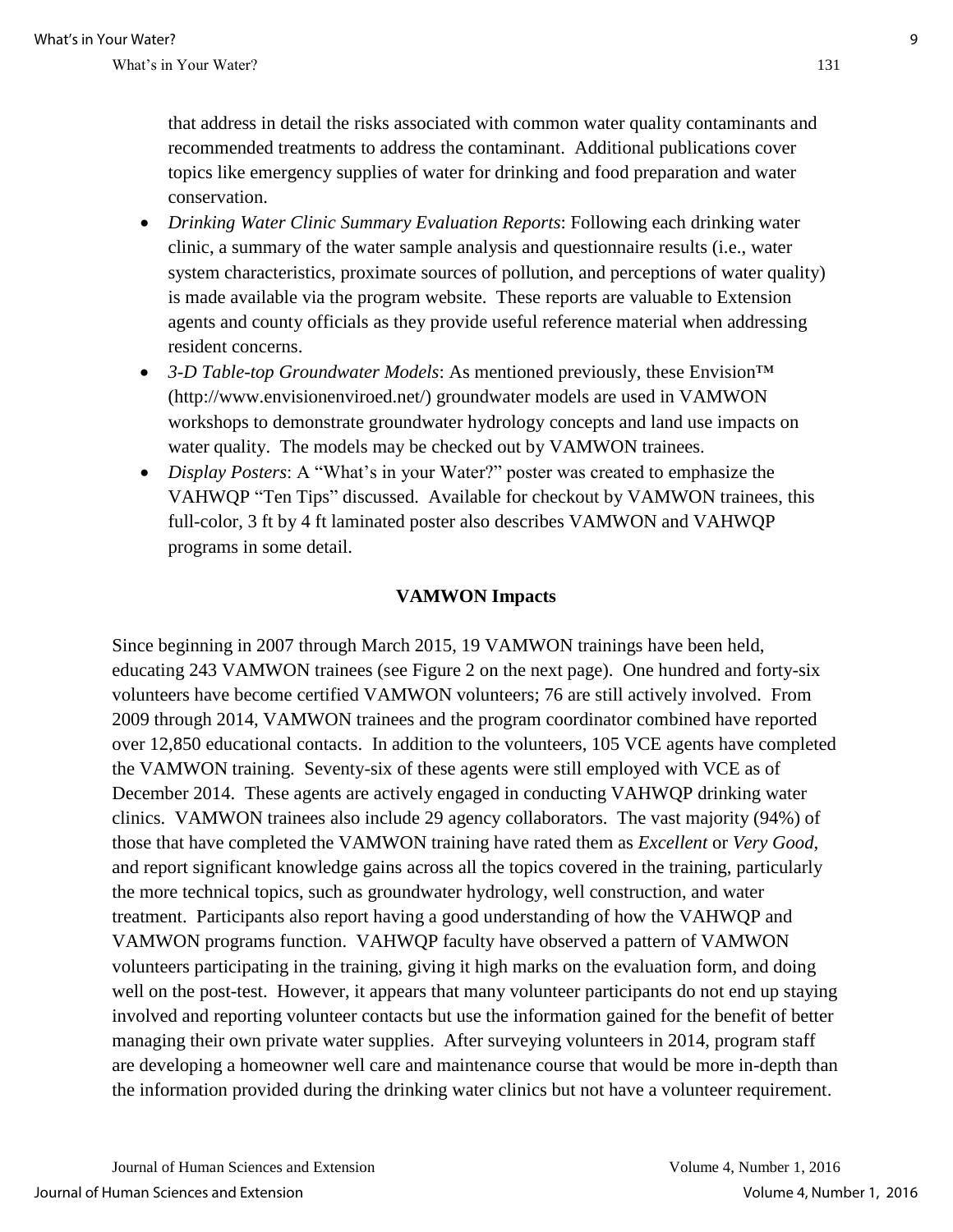These trainings will be delivered online for maximum ease of participation and access to well owners across the state starting in 2016. The program coordinator and faculty believe this will address the volunteer turnover observed thus far.





### **VAMWON Volunteer, Agent, and Agency Collaborator Profile**

Twenty percent of VAMWON volunteers are retired; 34% have a professional background in engineering, science, geology, or water quality; 16% are teachers or outreach professionals; 6% are students; 6% are health/medical professionals; and 4% are realtors or home inspectors. VAMWON volunteers are slightly more likely to be female (54%) and average 52 years of age. Seventy-two percent report having some type of previous water quality educational experience, and 75% rely on a private water supply. VAMWON volunteers score an average of 95% on the training post-test. The program coordinator actively recruits both ANR and FCS educators to participate. Currently, 73% of VAMWON agents are ANR, 23% are FCS, and 4% are 4-H or other types of agents or assistants in Extension offices. Of the agency collaborators recruited for VAMWON thus far, about 80% are Virginia Department of Health employees (Environmental Health Specialists and Managers who administer the Virginia Private Well regulations), while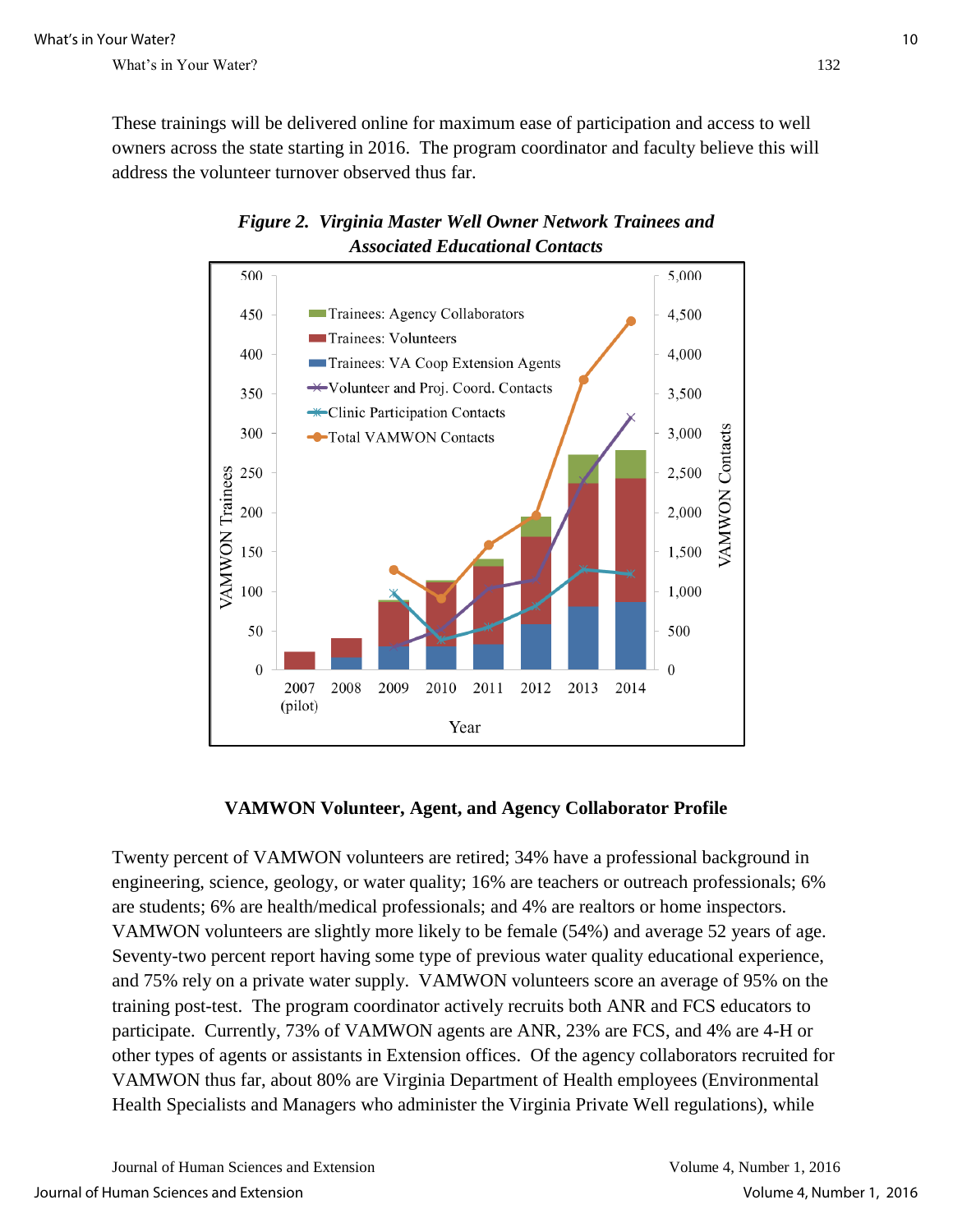7% or less represent Soil and Water Conservation District, Department of Environmental Quality, or Department of Conservation and Recreation staff.

### **VAHWQP Drinking Water Clinic Impacts**

Since 1991, nearly 18,400 water samples have been collected and analyzed through the VAHWQP drinking water clinics. Between January 2008, when the most recent iteration of the VAHWQP began, and December 2014, there have been 99 drinking water clinics, serving 80 of Virginia's 95 counties, resulting in the analysis of approximately 5,200 samples. Based on demographic data collected with the sample kit questionnaires, these clinics have impacted some 12,000 Virginians (see Figure 3). The number of VAHWQP drinking water clinics conducted annually has increased fourfold since 2008. The eventual goal of the program is to conduct a VAHWQP drinking water clinic in every Virginia County every other year.



*Figure 3. VAHWQP Drinking Water Clinic Participation*

### **Actions Taken by Clinic Participants**

Of the VAHWQP drinking water clinic participants, about one-third completed and returned an "intent to act" survey that was distributed and collected at each VAHWQP interpretation meeting. These surveys indicated that following participation in a drinking water clinic, many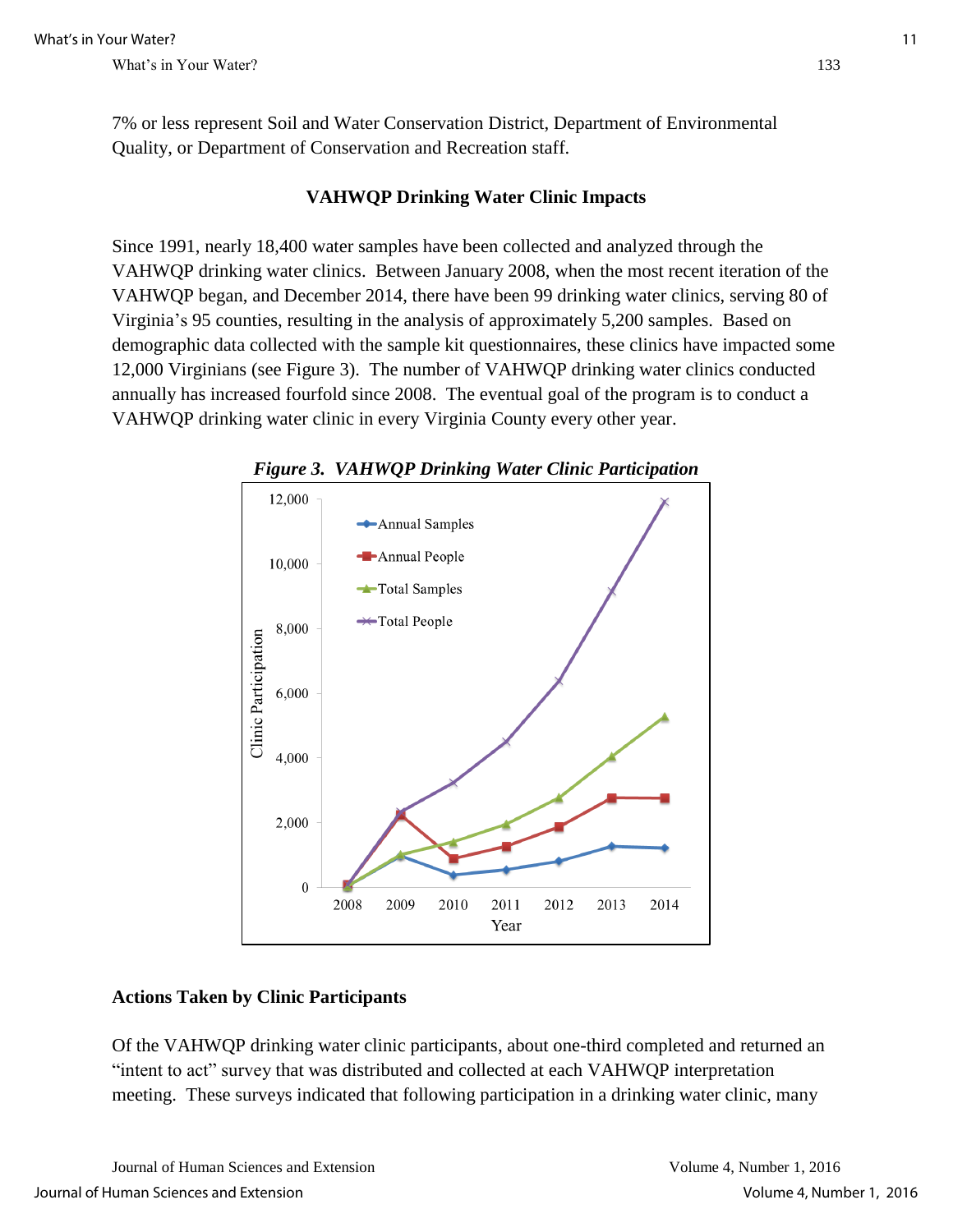people planned to take some action to address issues with their private water supply system that were identified as a result of participating in the clinic. As a follow-up to these "intent to act" surveys, a retrospective phone survey was conducted in 2013 to ground-truth the "intent to act" data and gain a better understanding of actions drinking water clinic participants had actually taken. The follow-up phone survey work was partially supported through funding from USDA-NIFA Competitive Grant No. 2011-46100-31115.

Two groups of 250 participants were randomly selected from clinics conducted between 2008 and 2010. Group A consisted of well owners with test results that indicated no adverse findings. Group B were well owners with test results that indicated potential issues with either abnormal pH, the presence of *E. coli* bacteria, or both. Interviewers, blinded to the test results, asked six yes-no questions about possible actions recommended in interpretation meetings. Additionally, participants were asked three follow-up questions regarding their experience with the VAHWQP to further improve outreach.

Participants were contacted by phone during the evening hours between 5 and 8 pm EST over a period of several months during the summer and fall of 2013. Of the 500 participants contacted, 88 (18%) of calls were disconnected numbers, declined, or duplicate numbers; 264 (52%) were nonrespondents; and 148 (30%) completed surveys. Seventy-five percent of all respondents reported that they learned of upcoming clinics through VCE agents, either through direct Extension mailings (28%) or indirectly (47%) through newspaper advertisements placed by agents or articles written by the agent. Motivations for participation were overwhelmingly due to concerns about drinking water quality (69%). Overall satisfaction with the program was evaluated using a 4-point Likert scale with 1 = *Excellent*. The mean rating over the 148 surveyed participants was 1.3 (i.e., between *Excellent* and *Good*).

Of the completed surveys, 104 (70%) participants took some form of action following the clinic, and 64% took more than one form of action. The most common action taken was pumping the septic tank (52%), with each of the other actions taken by approximately 36% of participants (see Figure 4 on the next page). Forty-four (30%) of those that participated in the phone survey took no action. The most common reason given for taking no action was the perception that there were no problems with their private water supply system. The results of the retrospective phone survey indicated that VAHWQP drinking water clinic participants are taking more actions than they initially indicated, which is compelling.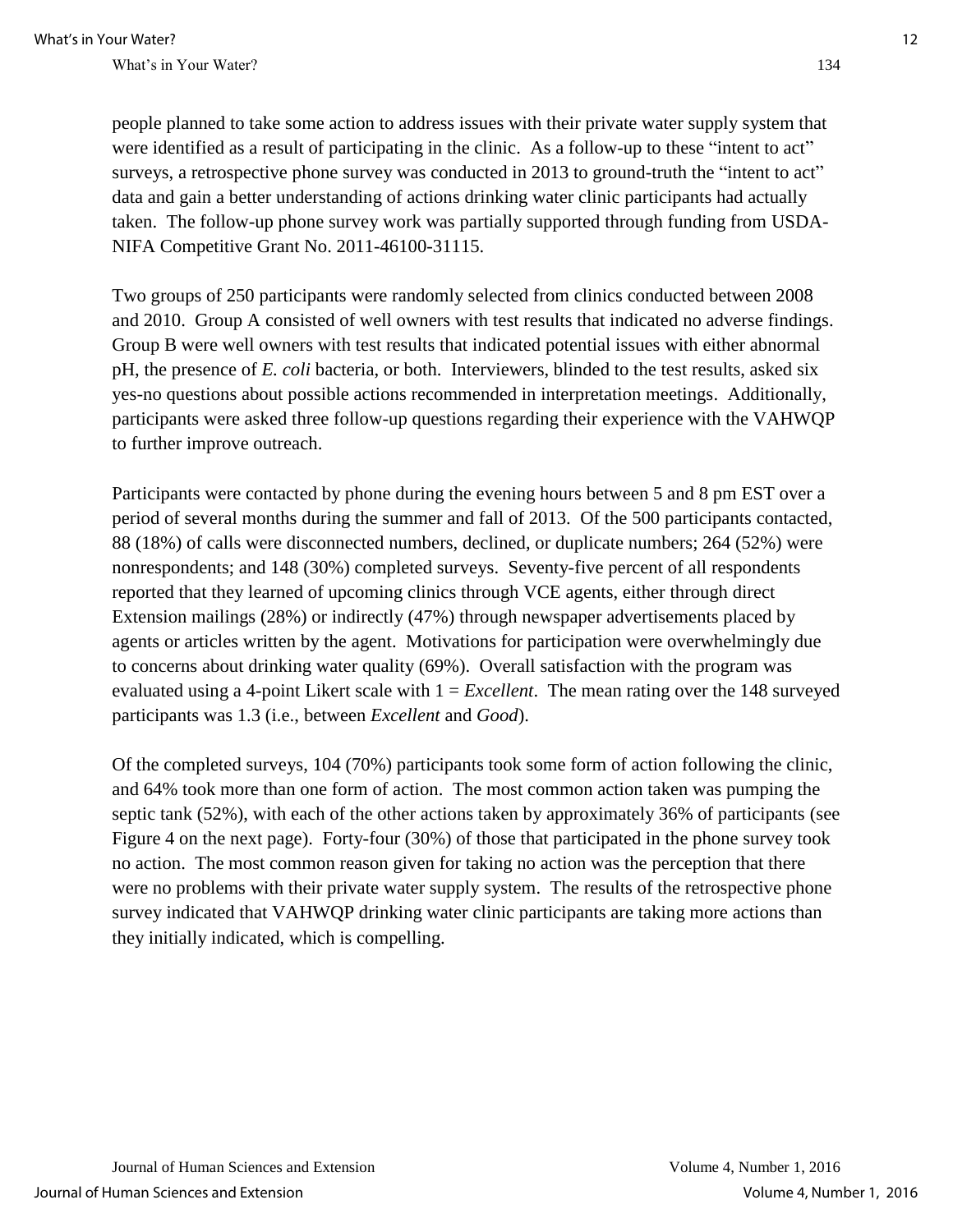

*Figure 4. Retrospective Phone Survey Data and Post Drinking Water Clinic "Intent to Act" Responses: "Intent to Act" vs. Action Taken* 

#### **Lessons Learned and Future Directions**

Several important lessons may be gleaned from the VAHWQP/VAMWON programming experience to date:

- 1. **Hire a dedicated program coordinator**. Having a dedicated program coordinator is key. The time and energy required to organize training workshops, develop resources, build relationships, seek additional funding, field questions generated from the website and other resources, and recruit and support a strong VAMWON volunteer, agency collaborator, and Extension agent network is significant. If at all possible, creating a mentoring relationship with an existing, similar, successful program is extremely beneficial. The VAMWON program benefited tremendously from the wisdom and experiences from those responsible for the Pennsylvania Master Well Owner Network and from the mentoring of the retired Virginia Tech Extension Specialist who originally initiated VAHWQP. Adapting materials from existing programs (with permission and appropriate citations) saves time and resources.
- 2. **Methodically plan for impact assessment from the outset.** A logic model to expand VAHWQP and create VAMWON was created as part of the process of writing the 2007 USDA proposal that revitalized the VAHWQP and created the VAMWON. This provided a great roadmap for program development and assessment and has allowed us to continually look at our programs critically and adjust them to address challenges and meet new opportunities. For example, we know from our demographic data collected from drinking water clinic participants that we are primarily reaching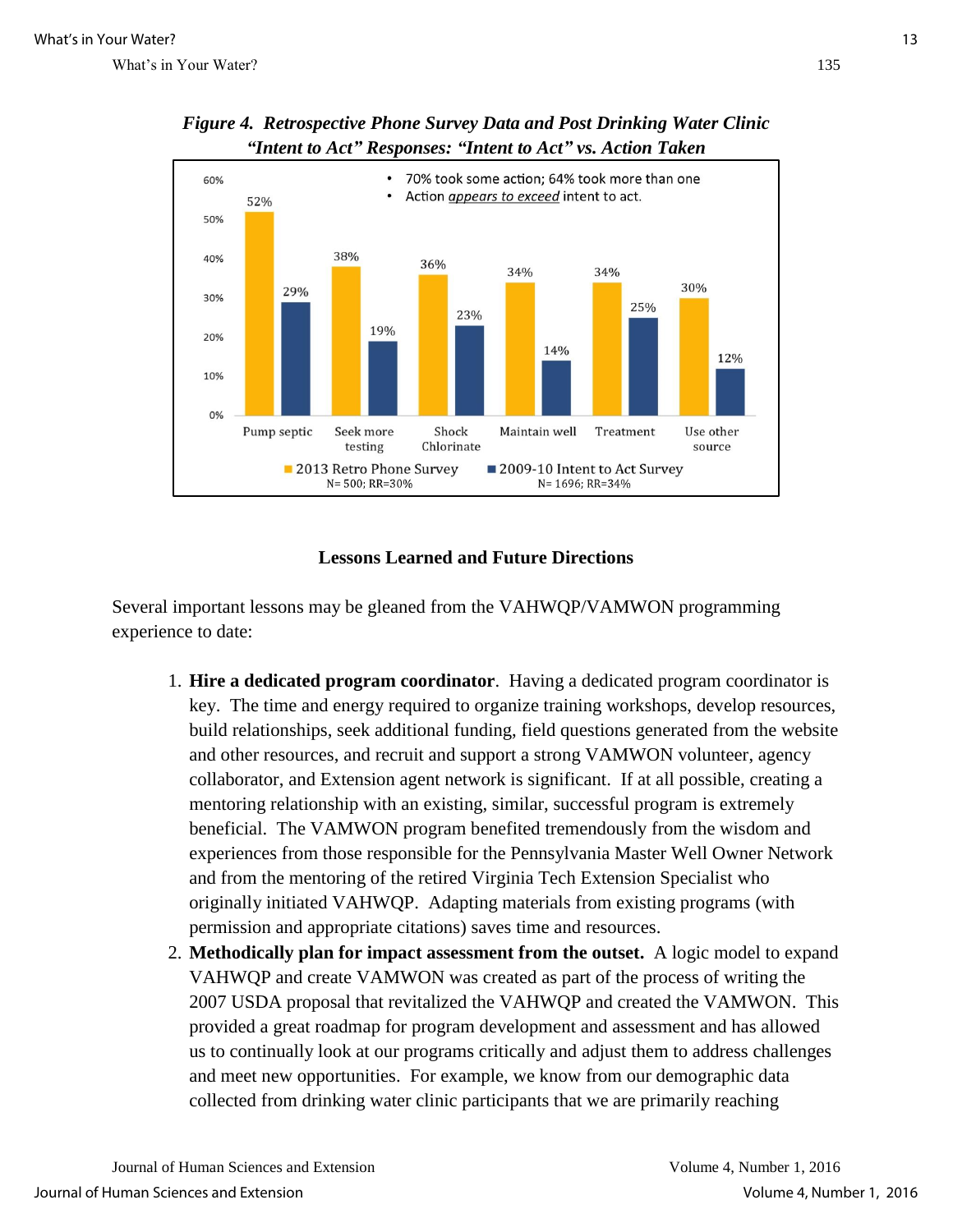Caucasians older than 50 years with high levels of education and income, indicating we need to do a better job of engaging younger homeowners or renters, particularly young families. Ideas for how to reach this audience include offering clinics through schools, HeadStart or similar programs, and expanding our online advertising. We are also making efforts to collect additional qualitative data about our participants, as the ways in which our programs help people are most powerfully captured through their stories. Similarly, after noticing a decline in participation from VAMWON volunteers a year or so after completing the training, despite these participants doing well on their post-tests and evaluating the program highly, program faculty have decided to develop a homeowner training course to be offered online, which will cover topics included in VAMWON training but not have a volunteer requirement. Regarding the VAHWQP clinics, additional follow-up surveys will be conducted every few years to understand actions taken by homeowners who participate in drinking water clinics.

3. **Developing mutually beneficial partnerships is critical for success.** Building capacity takes time. An important first step in building support for our program was to reach out to existing organizations and groups that have interest and expertise with private water supplies. We sought cooperation and support from the Virginia Department of Health, the agency responsible for permitting new well and septic systems and for closing abandoned wells. We also sought support from the Virginia Department of Environmental Quality, the state agency responsible for wellhead protection for public water supplies that rely on groundwater. While we have not received financial support from these state agencies, several staff members from each agency have become VAMWON agency collaborators, and now serve as invaluable references for help with questions and referrals. We also actively sought to work with the Virginia Water Well Association, a trade group whose membership includes well drillers and water treatment specialists throughout Virginia. This relationship has blossomed and now fosters shared programming, including a new initiative, *WellCheck*, kicked off in late 2014 (http://www.wellwater.bse.vt.edu/wellcheck.php). Through *WellCheck*, we seek to connect drinking water clinic participants with concerns about their wells to licensed well contractors for standardized, affordable, easy-to-understand well inspections. Building partnerships with these organizations has allowed our program to expand our pool of expertise available to VAHWQP drinking water clinic participants and VAMWON trainees and has lent additional credibility to the VAHWQP and VAMWON efforts. Our programs have also benefited from collaborations with existing VCE volunteer networks that have a similar focus and approach to nonformal education, primarily Master Gardeners and Master Naturalists. In many cases, mutual needs may be met through these collaborations, and working with experienced outreach volunteers who are wellconnected and respected in their communities is a great way to get the word out about a new program.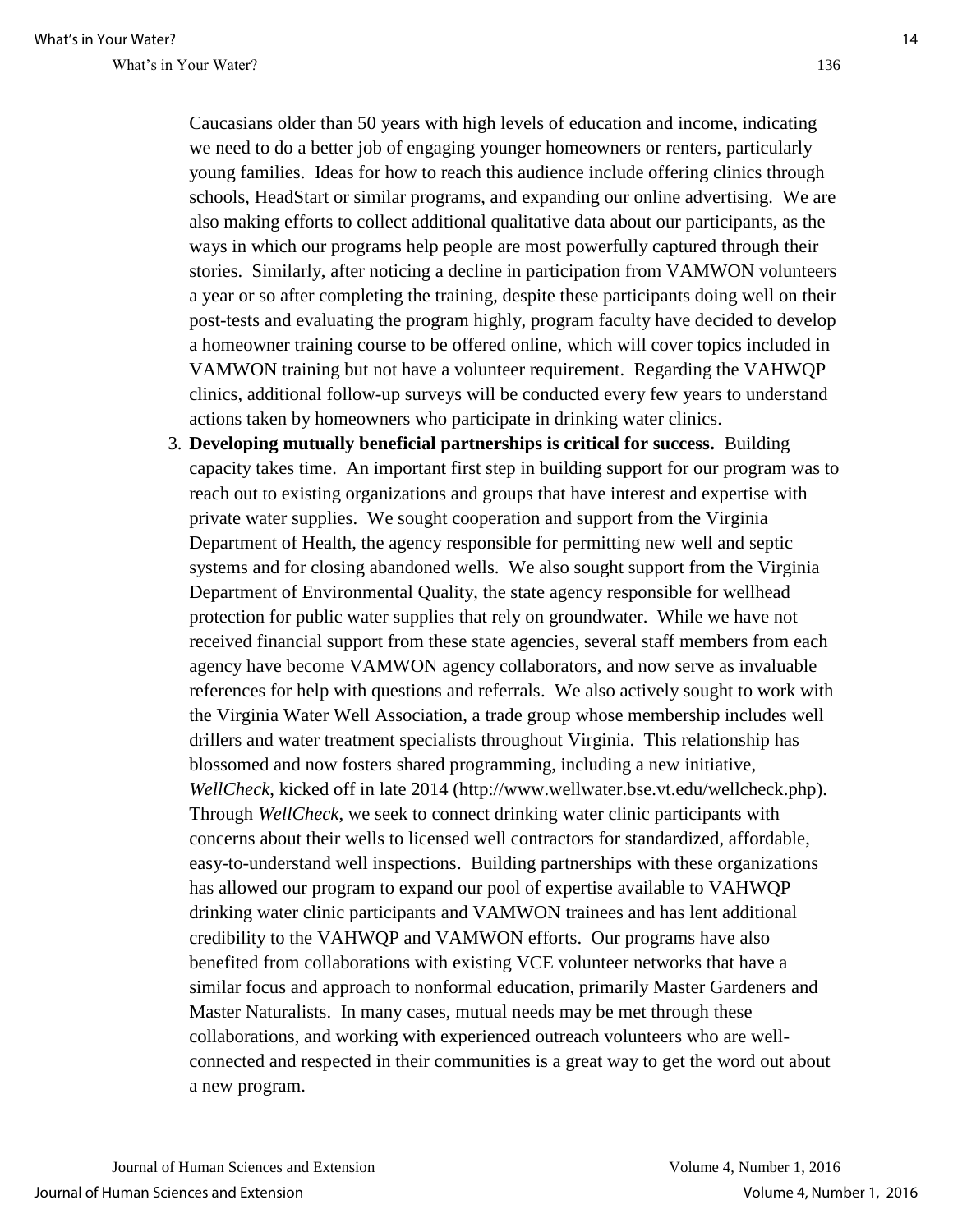4. **Continue program development to engage new partners and resources.** We believe that our programs need to be continually evaluated and adjusted. We seek to build on our existing programs' successes in ways that can grow the scope of the program and produce additional impacts. Examples of this development include adapting our messages and resources to reach underserved audiences (e.g., translating publications into Spanish, ensuring that publications are written at an appropriate reading level). Plans include building in a youth component of programming to engage families through their children's experience in 4-H and expanding our relationship with well drillers across the state to provide additional technical support to clinic participants.

#### **Summary and Conclusions**

The Virginia Household Water Quality Program (VAHWQP) and Virginia Master Well Owner Network (VAMWON) are two linked, capacity-building programs with the shared objective of improving the water quality and health of Virginians who rely on private water supplies. In 2008, using a 3-year grant from USDA, the VAHWQP was revived and the VAMWON was created. VAMWON-trained volunteers and VCE agents work with on-campus faculty to deliver county-based VAHWQP drinking water clinics. The capacity to deliver VAHWQP drinking water clinics has nearly quadrupled in 6 years with 44 clinics scheduled in 2015. The VAHWQP goal is to conduct a clinic in each of Virginia's 95 counties every other year. The VAHWQP clinics and supporting resources are having an impact. A retrospective phone survey of past clinic participants indicated that participants were actively executing VAHWQP-recommended actions to better care for their private water supply system. Both the VAHWQP and the VAMOWN are continually evaluated and modified. The plan is to expand the VAMWON training to additional curricula and to expand the programs to reach youth.

#### **References**

- Clemens, S. S., Swistock, B. R., & Sharpe, W. E. (2007). The Master Well Owner Network: Volunteers educating Pennsylvania's well owners. *Journal of Extension, 45*(4), Article 4RIB7. Retrieved from http://www.joe.org/joe/2007august/rb7.php
- Craun, G. F., Brunkard, J. M., Yoder, J. S., Roberts, V. A., Carpenter, J., Wade, T., ... Roy, S. L. (2010). Causes of outbreaks associated with drinking water in the United States from 1971 to 2006. *Clinical Microbiology Reviews, 23*(3), 507–528. doi:10.1128/CMR.00077- 09
- Groundwater Protection Steering Committee (GWPSC). (2014). *Groundwater protection steering committee*. Retrieved from http://www.deq.virginia.gov/Programs/Water /WaterSupplyWaterQuantity/GroundwaterProtectionSteeringCommittee.aspx